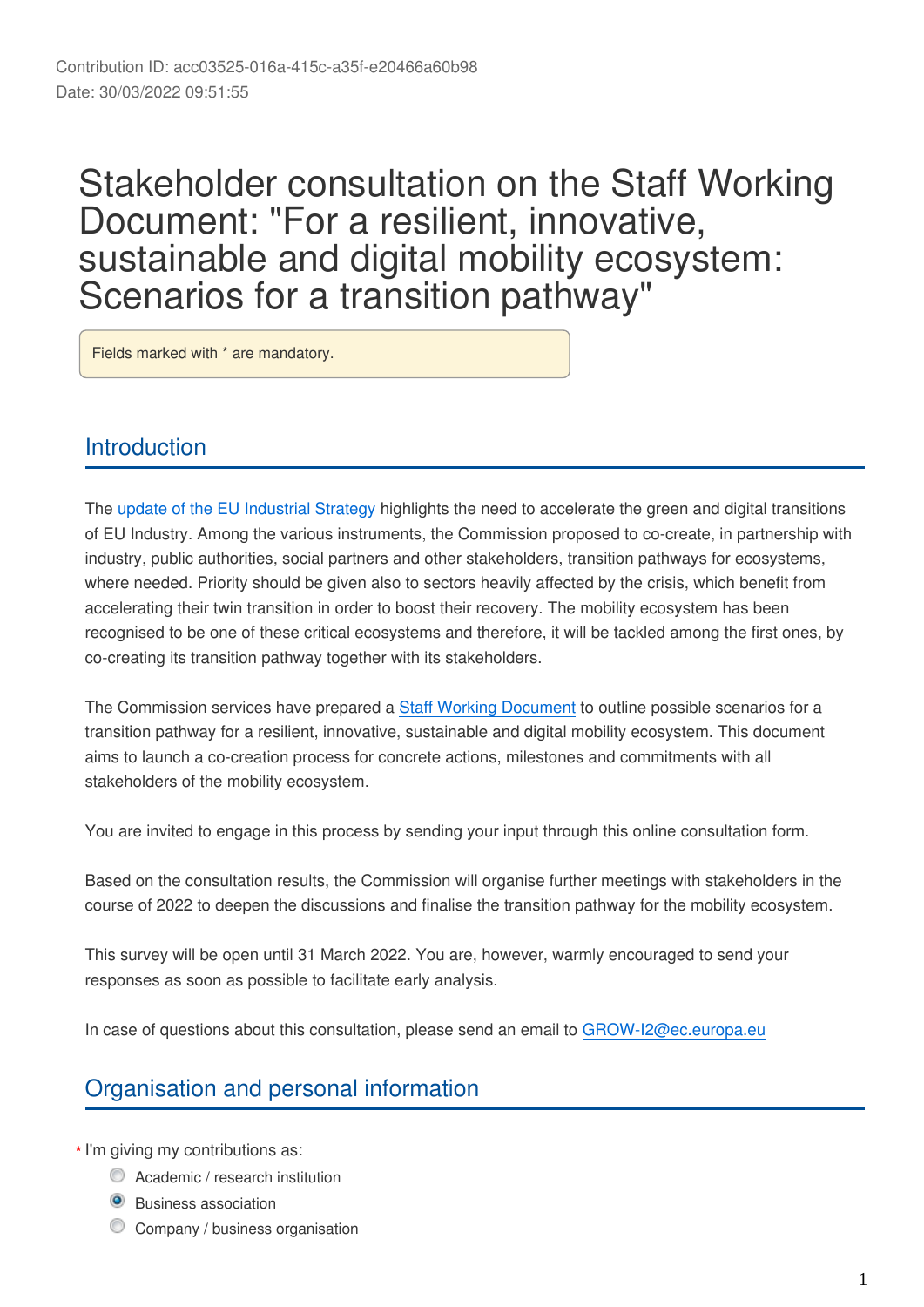- **C** Consumer organisation
- **Environmental organisation**
- **Trade Union**
- **EU** institution
- **EU** citizen
- **O** International organisation
- **C** Local administration
- **C** Regional administration
- $\bullet$  National administration
- $\circledcirc$  Other

Country of origin of the respondent / organisation:

- Austria (AT)
- <sup>O</sup> Belgium (BE)
- Bulgaria (BG)
- Croatia (HR)
- Cyprus (CY)
- Czechia (CZ)
- Denmark (DK)
- Estonia (EE)
- Finland (FI)
- **Erance (FR)**
- Germany (DE)
- Greece (EL)
- Hungary (HU)
- $\circ$  Ireland (IE)
- $\circledcirc$  Italy (IT)
- C Latvia (LV)
- C Lithuania (LT)
- Luxembourg (LU)
- $\circledcirc$  Malta (MT)
- O Netherlands (NL)
- $\bullet$  Poland (PL)
- Portugal (PT)
- C Romania (RO)
- Slovak Republic (SK)
- C Slovenia (SI)
- Spain (ES)
- Sweden (SE)
- Other ()

# First name **\*\*\***

Fazilet

Surname (family name)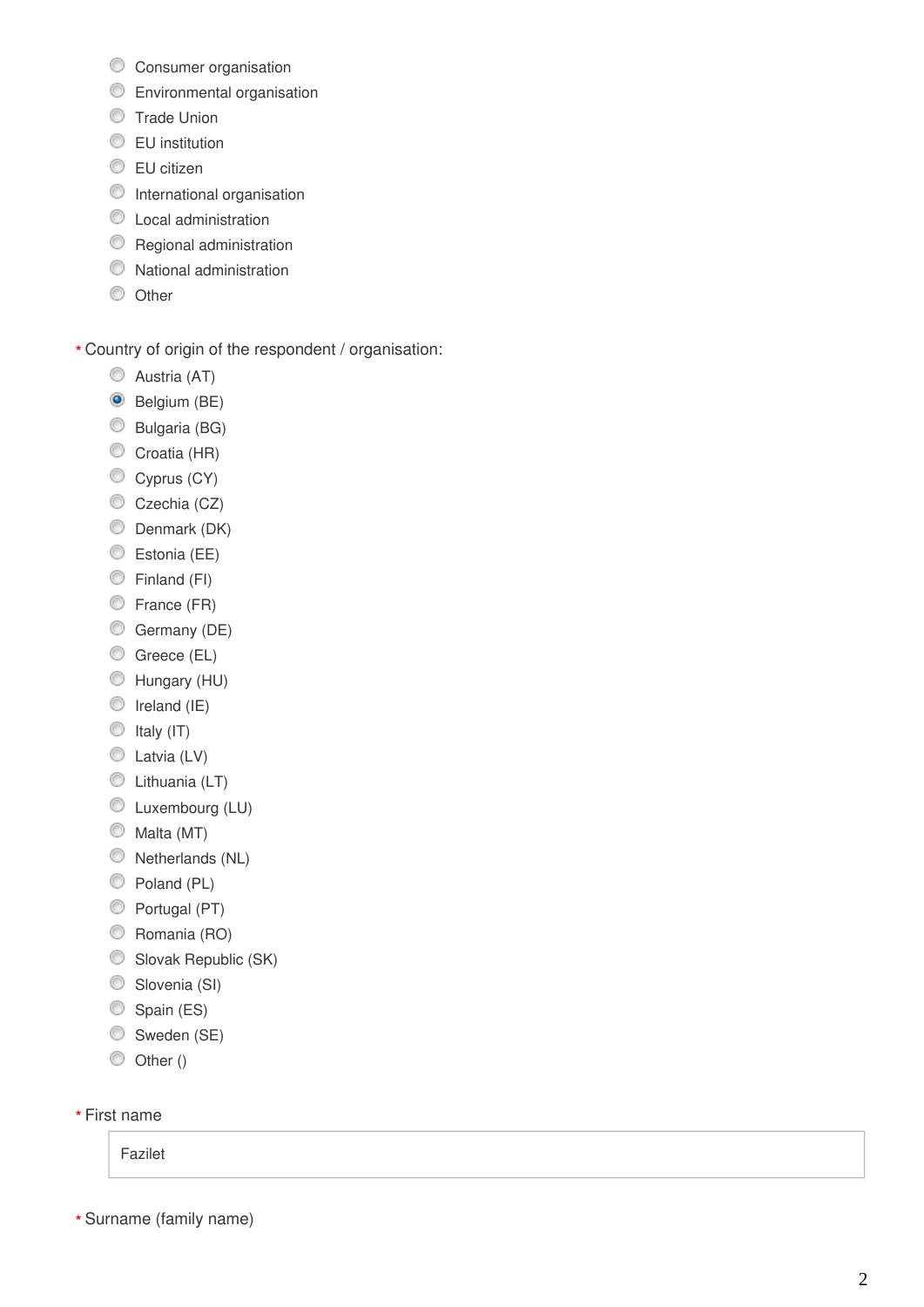### Email (this will not be published) **\***

f.cinaralp@etrma.org

Organisation name **\***

European Tyre & Rubber Manufacturers Asscoiation (ETRMA)

# Publication of information

Unit GROW.I.2 will publish a report on DG GROW website with an overview of contributions and a summary of the input received. No personal information of the respondents will be published.

Link to the privacy statement:

Privacy\_statement\_Mobility\_Transition\_Pathways\_consultation.pdf

 $\blacksquare$  I agree with the personal data protection provisions

# Consultation questions

**You are invited to reflect the different issues and scenarios presented in the Staff Working Document for the key dimensions of Resilience, Sustainability and Digitalisation, as well as the cross-cutting issues identified. You may choose which questions you answer, and leave others empty. Please, in particular, propose concrete actions and targets. Quantifiable evidence is very much welcome.**

# The mobility ecosystem: opening the gate to the transition

Please read and reflect on the issues presented in sections 1 and 2 of the Staff Working Document.

What synergies can be found between the various sectors of the ecosystem in terms of solutions to the twin transition challenge (e.g. technology development, both digital and clean, investments and skills)? *2000 character(s) maximum*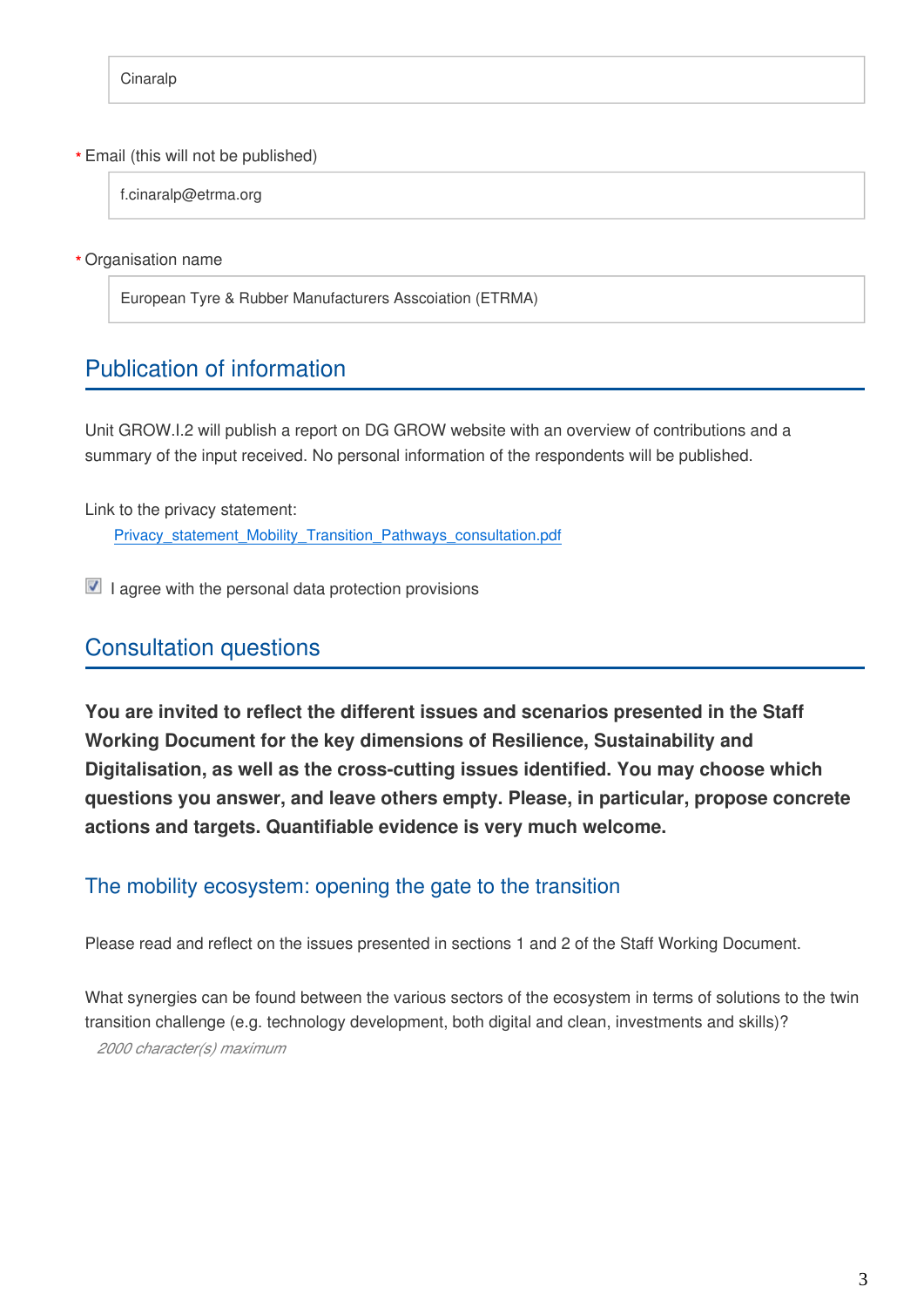- The pathway represents a coherent perspective for the whole mobility ecosystem, which might lead to too high level of policy recommendations, that do not fit the specific needs and business models of the individual transport sectors. Finding synergies is definitely supported by the automotive sector, but specific measures for automotive sector for example (having in mind the size and employment share) would be appreciated. - The EU economy and mobility ecosystem as such is confronted with the second major crisis in last two years – COVID and current war in Ukraine. Both will have significant impacts both from short and long-term perspectives.

- Green and digital transformation supporting the ambition to reach climate neutrality by 2050 in the EU will be confronted by structural change within the sector, but also by global supply chains disruptions, as now demonstrated with Russia/Ukraine crisis.

- Mobility and the automotive industry will play an important role in the EU. The transition pathway presented must reinforce the link to the new regulatory frameworks that will shape the environment in which the companies are going to operate (need for green public procurement, digital agenda, fuel efficiency etc.).

- More focus should be given to the supportive measures to accelerate investment at manufacturing level. Many of the production sites are beyond their horizon and industry 4.0 as well as digital transformation will further stimulate need for investment into the manufacturing facilities. The supportive measures should go beyond the research and development activities as well (e.g. new plants needed for semi-conductors and carbon black, battery value chain development, etc.).

What should be considered as priority to facilitate the transition of all actors of the ecosystem, including the SMEs and how to ensure their involvement in developing a credible and coordinated project pipeline to support the twin transition?

*2000 character(s) maximum*

The European Tyre & Rubber manufacturers Assocition is urgently calling for the following Actions:

1. Monitor the impact on supply chains to identify issues which require political support.

This concerns energy, raw materials, technology, transport of goods/logistics. This is especially valid for the current Russian/Ukraine crisis.

2. Create a government-automotive stakeholders forum for exchange of information on supply chain resilience.

3. Support to market uptake of best performing tyres (purchase incentives based on labelling, public procurement etc.) would contribute to immediate decarbonisation of mobility.

4. Speed up the regulatory work on Digitalisation of Transport, facilitate investment in next-generation digital infrastructure and enable fair and open access to data in order to create new business models.

5. Update the transition policies in light of the current crisis, including the Skills Agenda. Support a sectoral Skills Pact for the automotive sector, support up- and re-skilling of the labour force with concrete measure and financing mechanisms.

6. Ensure an ambitious Horizon Europe budget to support climate-neutral road transport system, as well as enhance innovation-focussed public procurement in transport and mobility through ESIF, including the EIB funding mobility initiatives.

7. Ensure EU competition policy in sync with national support measures for industry.

What additional considerations, if any, should be taken into account by all ecosystem's actors to plan and implement an inclusive and fair transition of the mobility ecosystem, in particular for SMEs and consumers?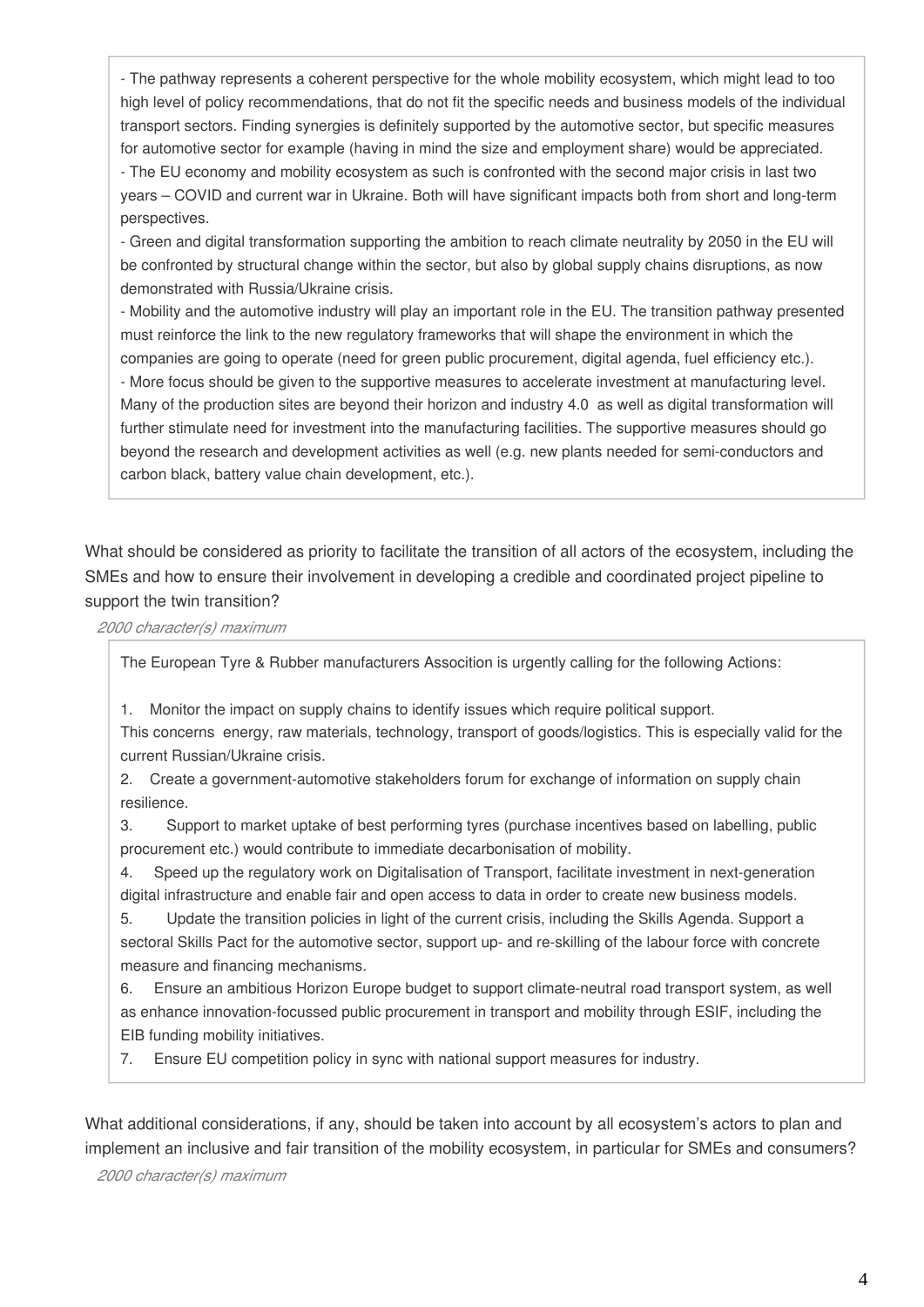- Global supply chains must remain resilient.

- Further deepening the Internal market, smart regulation and measures supporting global competitiveness of EU businesses must be essential priorities across the policy-making decisions in future. Political intervention in supply chains only where there is risk of market failure.

- Both the risks to supply chain security and the emerging energy crisis have implications for the balance that should be achieved between economic stability and the unquestioned necessity to address climate change. Navigating a successful course for both is now significantly more challenging and requires timely analysis, partnership, and action.

# A resilient and competitive EU mobility ecosystem

Please read and reflect on the issues and scenarios proposed in section 3 of the Staff Working Document

Do the actions listed in the staff working document comprehensively address the resilience challenges? If not, what are the gaps and what measures should be considered as a matter of priority (providing relevant data / evidence)?

*2000 character(s) maximum*

The tyre sector and its value chain have a vital role to play in creating a future with environmentally friendly, safe, efficient and accessible mobility for all. Tyre products and services are crucial for ensuring safe mobility and the sector continues to research and develop tyres and related solutions that contribute to improved safety and reduced environmental impact, for example through optimized wet grip, tread wear and rolling resistance performance, i.e. fuel efficiency and thus improved CO2 footprint.

What additional or different outcome scenarios could be envisaged?

*2000 character(s) maximum*

Can you identify already existing projects or good practices to ensure resilience of the sector you represent that could benefit other sectors of the mobility ecosystem?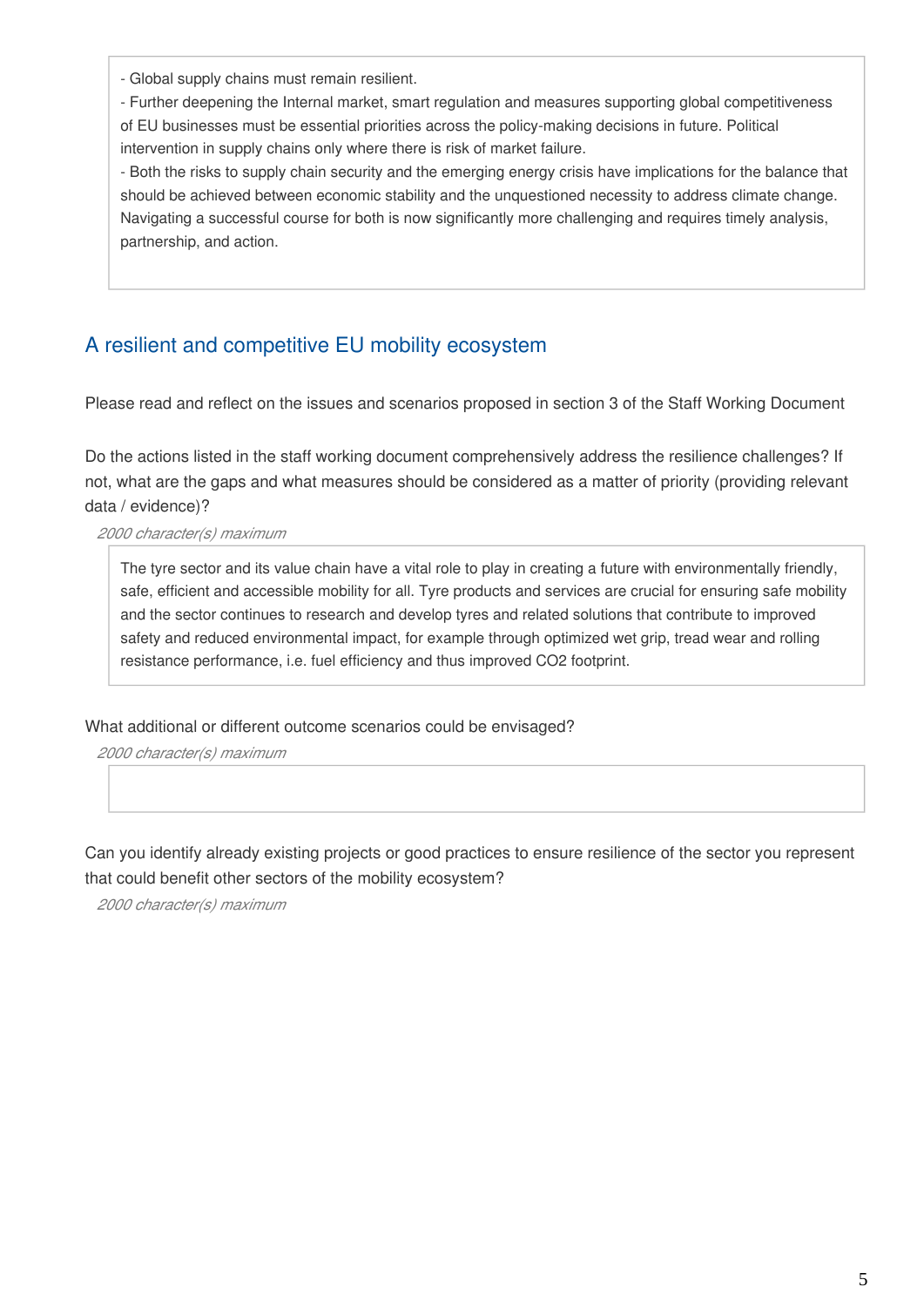The European tyre manufacturers have been investing in cleaner technologies to modernize the production plants in the EU;

- Technology leadership in tyre manufacturing plants (~ 100 factories in Europe), Tyre industry keeps investing in CO2 emissions reduction (>20% of CO2 emissions reduced from our plants in the last decade), automation & upskilling our European workforce in AI and robotics, and in modernizing the manufacturing environment. In concrete terms:

--> 200m EUR have been invested by the sector in the last 7 years in decarbonisation of manufacturing facilities in EU. To be highlighted that new machinery investments account for about 100k EUR/employee in the last 7 years.

The automotive ecosystem, of which the European tyre and rubber industry is a key stakeholder, we are in the midst of an emerging energy crisis. With the price of oil, electricity and gas rising, the industrial impact can already be seen in energy intensive sectors where production facilities are now idle. This will have a direct effect on our manufacturing capacity and costs.

Both the risks to supply chain security and the emerging energy crisis have implications for the balance that should be achieved between economic stability and the unquestioned necessity to address climate change. Navigating a successful course for both is now significantly challenging and requires timely analysis, partnership and action.

What should be the role and responsibilities of public authorities (EU, National, Regional and local levels) to successfully address the upcoming challenges?

*2000 character(s) maximum*

To this end, we expect from the Public authorities to:

- Support a new regulatory framework for tyres fuel efficiency as well as safety performances (as being promoted within UNECE WP29/GRBP).

- Incentivize the market uptake of a long-standing design-for-reuse strategy promoted by the tyre industry is truck tire RETREADING. Retreading truck tyres leads to 70% material savings thanks to material recovery and a longer lifespan. Specific actions from the Public Authorities shall include:

Support the inclusion of retreaded truck tyres into the scope of the EU Tyre Label,.

 EC and Member States to step up market uptake through Green Public Procurement and other policies to incentivize retreading as a contribution to resource efficiency and circular economy

- Accelerate and step up investments to ensure rapid market deployment of environmentally sustainable processing technologies, and sustainable, safe and efficient recycling processes for production scrap material as well as End of Life tyres

Are there specific challenges faced by individual actors of the ecosystem, in particular SMEs, that should be addressed?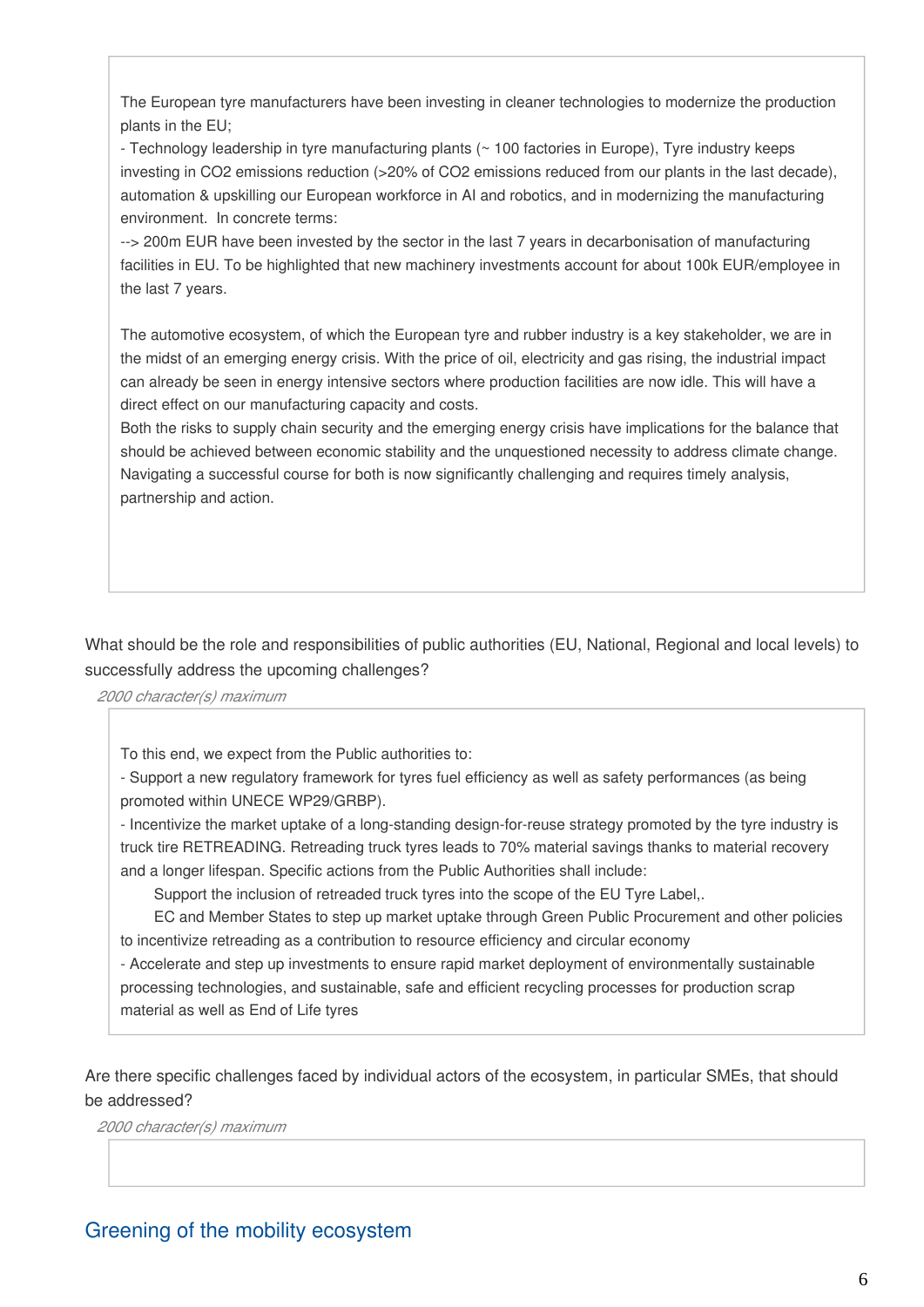Please read and reflect on the issues and scenarios proposed in section 4 of the Staff Working Document

Do the actions listed in the staff working document comprehensively address the green transition needs? If not, what are the gaps and what measures should be addressed as a matter of priority (providing relevant data/evidence)?

*2000 character(s) maximum*

The tyre sector and its value chain have a vital role to play in creating a future with environmentally friendly, safe, efficient and accessible mobility for all. Tyre products and services are crucial for ensuring safe mobility and the sector continues to research and develop tyres and related solutions that contribute to improved safety and reduced environmental impact, for example through optimized wet grip, tread wear and rolling resistance performance, i.e. fuel efficiency and thus improved CO2 footprint.

In addition, circularity and resources are important initaitves to be further promorted, through among others an urgent clarification on end of waste status for rubber granules and shreds to foster circular economy. Finally, low RR tyres enable to reduce immediately CO2 emissions of vehicles, therefore, the need to contribute and incentivize market uptake.

Based on data available to you, what additional or different expected output scenarios could be set until 2030? In order to achieve these, should additional actions be prioritised?

*2000 character(s) maximum*

What should be the role and responsibilities of the public authorities (EU, National, Regional and local levels) to successfully address the upcoming challenges?

*2000 character(s) maximum*

Technology development will be essential to achieve a greener, more sustainable EU mobility ecosystem. What type of technologies should be prioritised to deliver these objectives? What technologies could be commonly used by the three sectors constituting the mobility ecosystem? Which barriers exist to the adoption of new green and digital technologies in the ecosystem, specifically for SMEs?

*2000 character(s) maximum*

Accelerate and step up investments to ensure rapid market deployment of environmentally sustainable processing technologies, and sustainable, safe and efficient recycling processes for production scrap material as well as End of Life tyres

• Incentivize the market uptake of a long-standing design-for-reuse strategy promoted by the tyre industry is truck tire RETREADING. Retreading truck tyres leads to 70% material savings thanks to material recovery and a longer lifespan. Specific actions from the Public Authorities include:

- Support the inclusion of retreaded truck tyres into the scope of the EU Tyre Label,.

- EC and Member States to step up market uptake through Green Public Procurement and other policies to incentivize Retreading as a contribution to resource efficiency and circular economy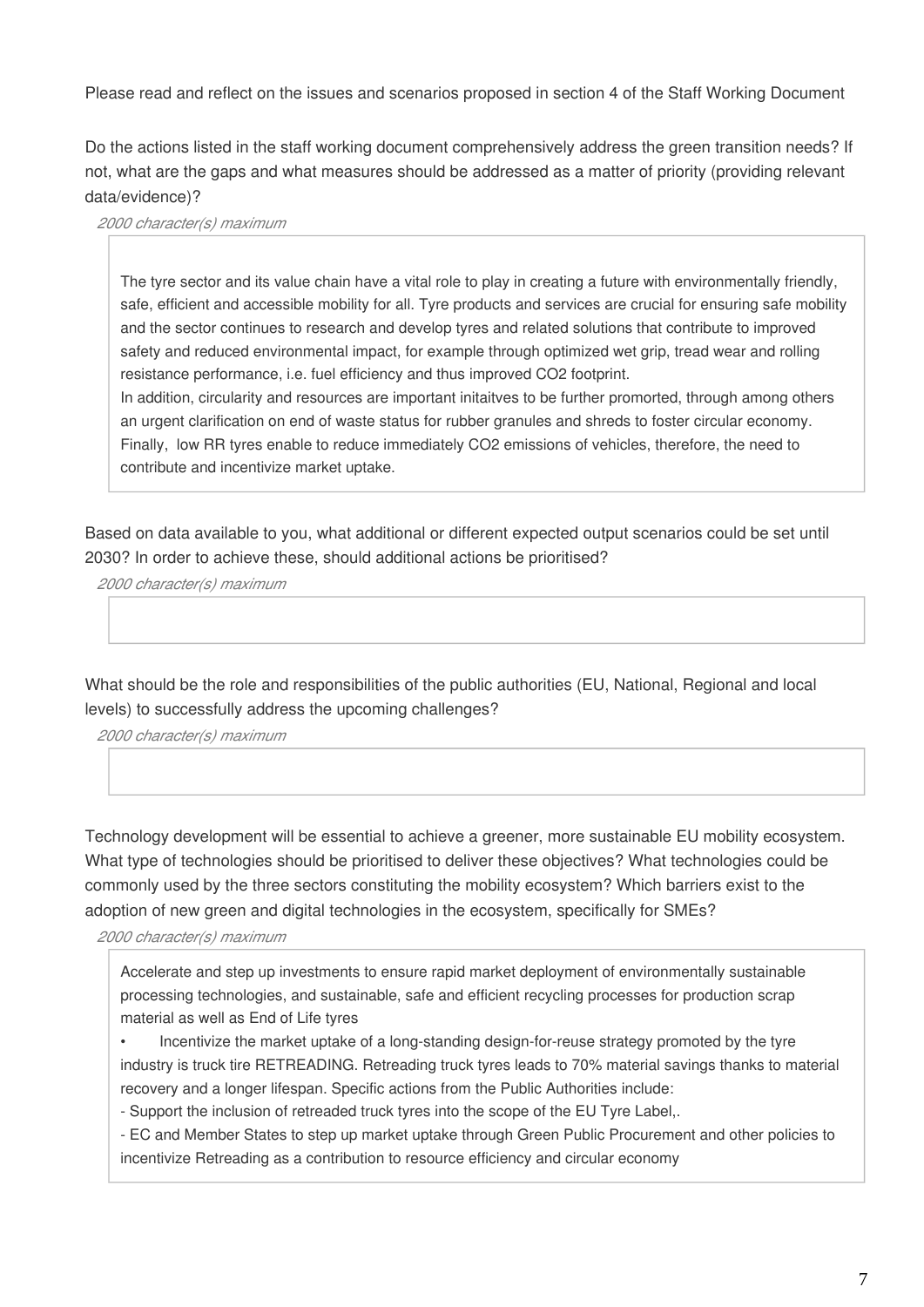Can you identify already existing projects or good practices to drive the green transition of the sector that could benefit other parts of the mobility ecosystems?

*2000 character(s) maximum*

- The European Structural and Investment Funds should be used to enhance innovation-focussed public procurement in transport and mobility.
- Extend the EIB future mobility initiatives to fund innovation.
- Ensure that national market surveillance authorities enforce compliance with the current EU regulatory requirements

How to best address the issue of affordability and acceptability to meet consumers' needs and expectations while ensuring a fair and inclusive transition?

*2000 character(s) maximum*

Are there specific challenges faced by individual actors of the ecosystem, in particular SMEs and social partners, which should be addressed? Apart from the envisaged measures, how else should social implications of the transition be tackled?

*2000 character(s) maximum*

# Digitalisation of the mobility ecosystem

Please read and reflect on the issues and scenarios proposed in section 5 of the Staff Working Document

Do the actions listed in the staff working document comprehensively address the issues identified with regard to the ecosystem's digital transition? If not, what are the gaps, and what measures should be addressed as a matter of priority (providing data/evidence)?

*2000 character(s) maximum*

New design technologies, mobility solutions, Tyre as a Service, Cooperative Connected Automated Mobility, new prediction algorithms are a few examples of the unprecedented innovation delivered by the sector.

To safeguard the continuity of the current businesses in the area of connected services, a European regulation is necessary to open-up fair and secure access to in-vehicle data for all market players. If this is not in place, at the latest by mid-2024, the requirements stemming from the international framework (UNECE rules) will make the delivery of EU competitive services particularly challenging since additional layers of complexity will be required to accommodate the cyber threats. Therefore, the tyre industry is urgently calling for a specific regulation to concretely mandate the implementation of the Data Act principles through standard software design elements. This is of vital importance in order to ensure that the development and functioning of the new, emerging and dynamic digital mobility market will be unambiguously fair for all the interested parties.

Based on data available to you, what additional or different outcome scenarios could be set until 2030? In order to achieve these, should additional actions be prioritised?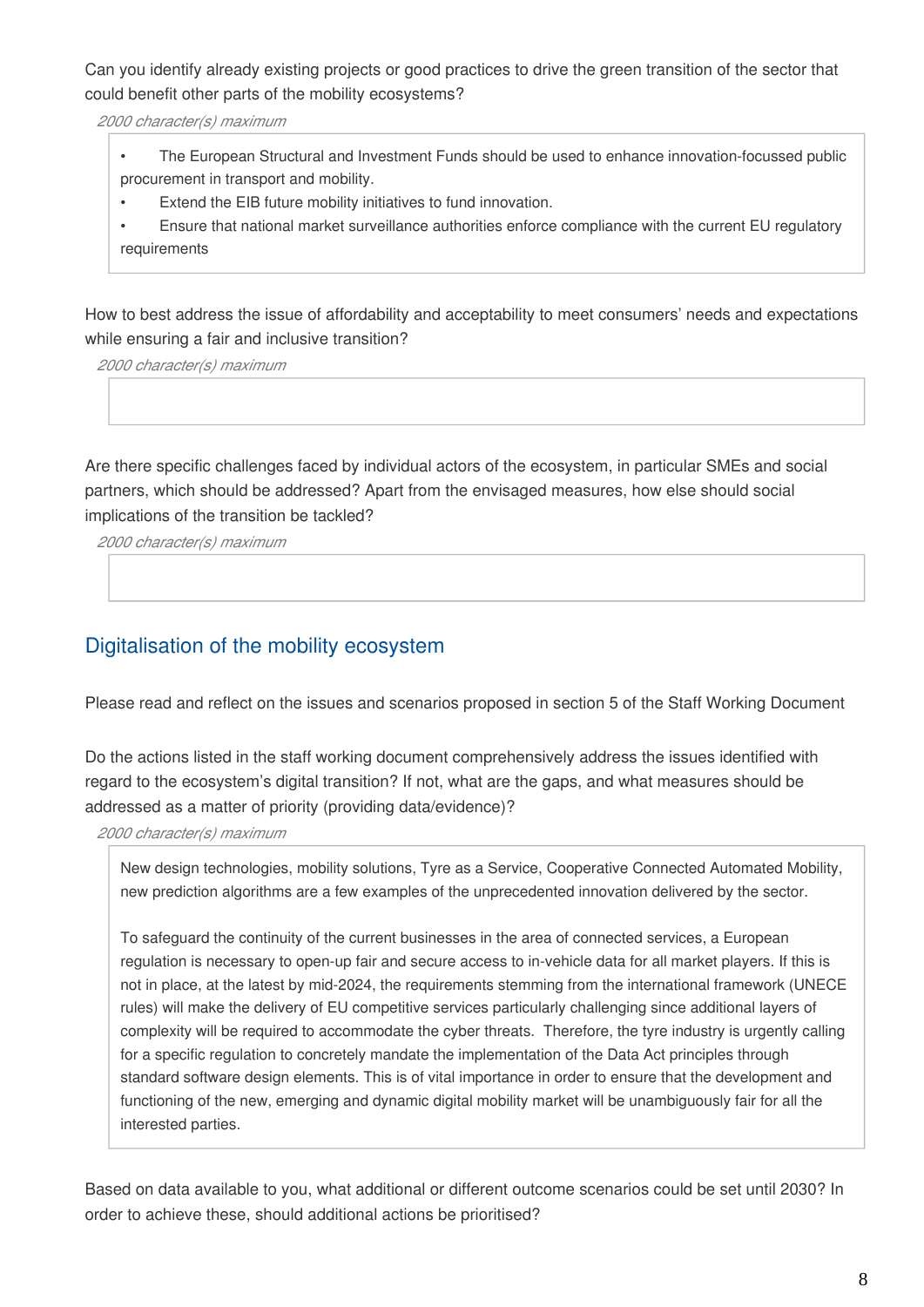To unlock further innovations, the Commission should provide the legal and business certainty for deploying high quality services to greater extent and investing in new solutions.

Without taking clear action on implementing the high-level principles of the Digital Single Market (DSM) in the automotive sector, we foresee a reduced capacity for the tyre manufacturers to keep developing their expertise, due to limited ability of accessing data, which is the fundamental asset for service provision.

The lack of semiconductors experienced last year in the automotive sector has also reflected its impact on the component production side, including tyres. In this respect, it is important to ensure the availability of resources and Europe's autonomy for the provision of high quality tyres and tyre related solutions. The latest Ukraine/Russia crisis has exacerbated the vulnerability of some industries in their upstream supply chain, one of which is the European tyre and rubber industry heavily dependent from Russia on carbon black and synthetic rubbers.

What should be the role and responsibilities of public authorities (EU, National, Regional and local levels) to successfully address the upcoming challenges?

### *2000 character(s) maximum*

ETRMA calls on the European Commission to take urgent action on the following points:

- Allow fair competition for all actors in the mobility ecosystem with a clear requirement of separation of duties for the role of OEM as vehicle manufacturer and mobility service provider;

- Help the industry to plan its next steps by clarifying the definition and remit of digital services as they apply to "native" connected vehicles;

- The future governance of vehicle data access must place users at its heart, in line and with the same ambition of the fundamental principles of separation of duties, data sharing and privacy protection.

Technology development will be essential to achieve a smarter, digital EU mobility ecosystem. What type of technologies should be prioritised to deliver these objectives? Are there any commonalities that could be found among the three sectors constituting the mobility ecosystem? Are there barriers to the technology transfer from research institutions to industry? Which barriers exist to the adoption of new green and digital technologies in the ecosystem?

*2000 character(s) maximum*

Can you identify already existing projects or good practices to drive the digital transition of the sector that could benefit other parts of the mobility ecosystems?

*2000 character(s) maximum*

The Important Projects of Common European Interest (IPCEI) together with the Digital Europe Programme (DEP) and other funding opportunities should accelerate the uptake of artificial intelligence inside the factories which can significantly improve the production line of factories and contribute to Europe's leadership in key supply chains.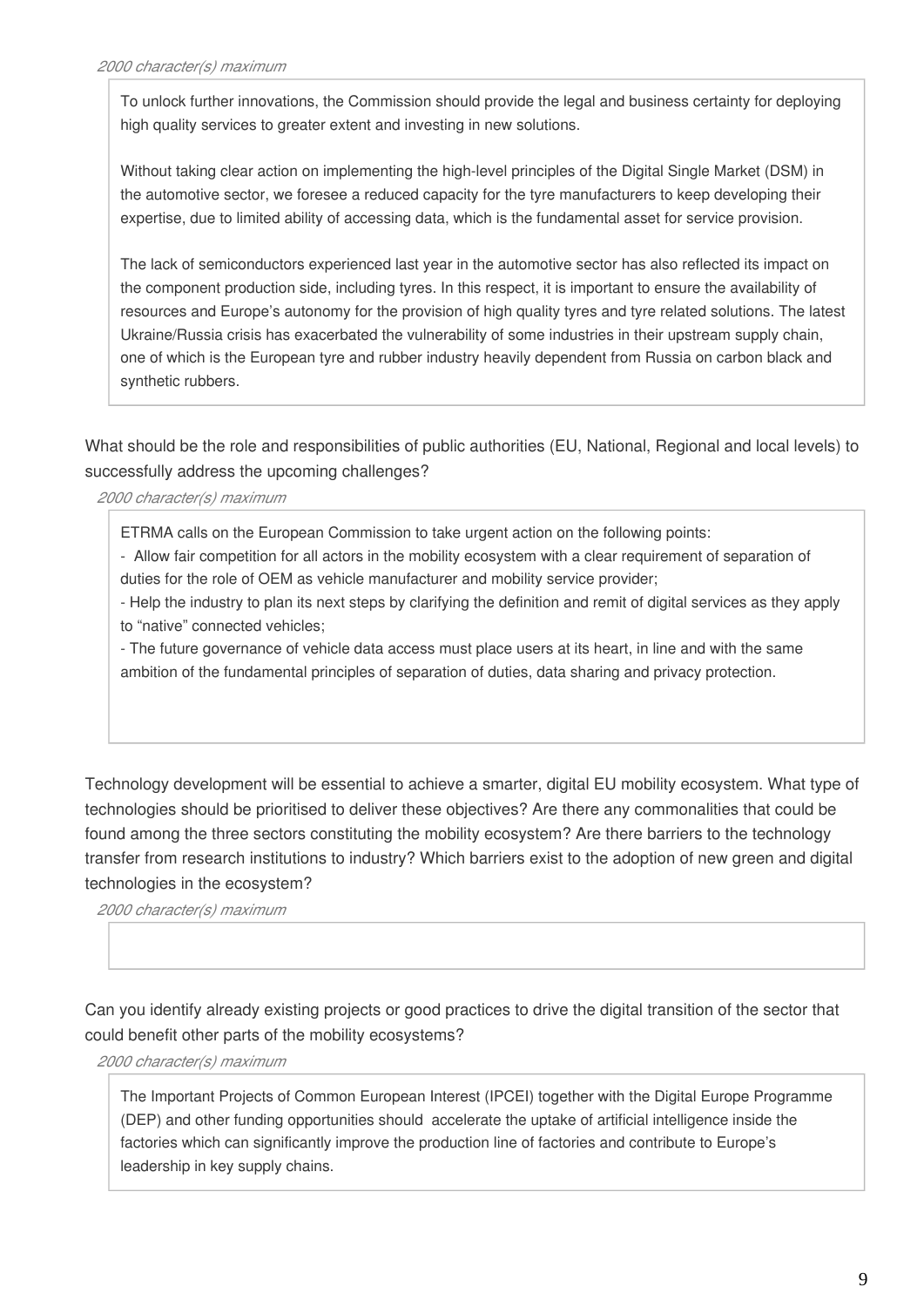How to best address the issue of affordability and acceptability to meet consumers' needs and expectations while ensuring a fair and inclusive transition?

*2000 character(s) maximum*

Are there specific challenges faced by individual actors of the ecosystem, in particular SMEs, that should be addressed? What are the social implications (including for workers, consumers and passengers) inside the EU of the digital transition in this ecosystem? How do you think these implications should be tackled?

*2000 character(s) maximum*

# Horizontal and cross-cutting issues

### **Skills**

Please read and reflect on the issues and scenarios proposed in section 6.1 of the Staff Working Document

Do the actions listed in the staff working document comprehensively address the issues related to skills, including for SMEs? If not, what are the gaps, and what elements should be addressed in priority?

*2000 character(s) maximum*

Transformation of work force is critical to achieve Green Deal and Digitalization objectives. The partnerships created under the Pact for Skills (Automotive Skills Alliance is a flagship in this area https://automotive-skills-alliance.eu/ ) must receive more support in order to coordinate effectively the reskilling and upskilling agenda for the ecosystems between industry, education providers and regions.

What additional or different outcome scenarios could be envisaged?

*2000 character(s) maximum*

What unmet skill needs exist in the workforce at all levels of the ecosystem to realise the twin transition?

*2000 character(s) maximum*

Do cultural and mind-set barriers to the twin transition exist in the ecosystem? If you identify additional barriers or needs that have not been addressed in this document, please share them.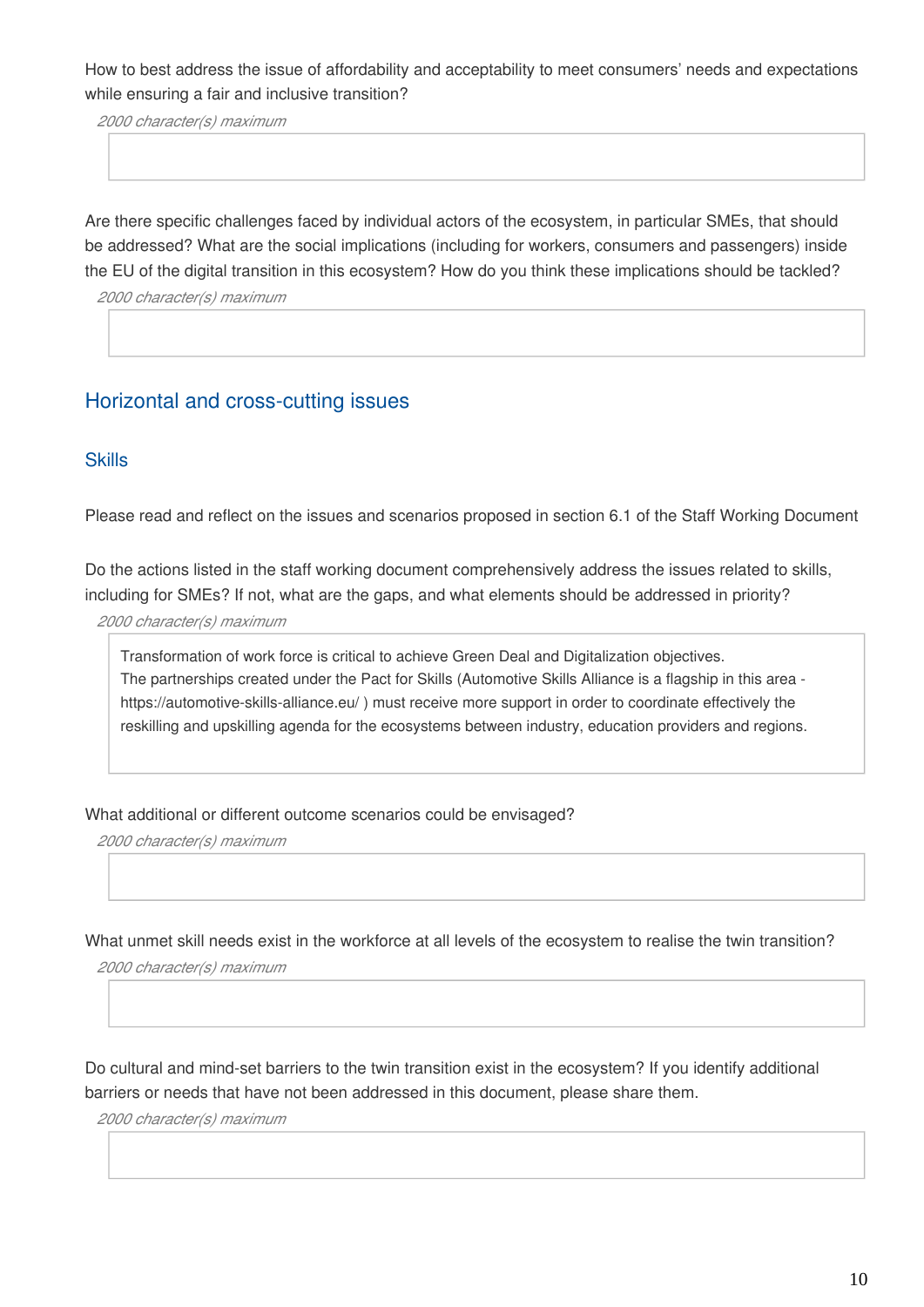### What should be the role and responsibilities of public authorities (EU, National, Regional and local levels) to successfully address the upcoming challenges?

*2000 character(s) maximum*

### Investment, financing & public procurement

Please read and reflect on the issues and scenarios proposed in section 6.2 of the Staff Working Document

Do the actions listed in the staff working document comprehensively and coherently address the issues identified in this area? If not, what are the gaps, and what measures should be considered as a matter of priority (providing relevant data / evidence)?

*2000 character(s) maximum*

The SWP lists actions and scenarios with focus and almost undivided attention at the battery / hydrogen supply chain.

Steps should be taken to have broader perspective of the global value chains, to avoid disruptions particularly in the way of coordinating separate policy initiatives.

To this end, the following actions should be declined also include progress for Natural Rubber, where a more organised action plan needs to be sketched out and be holistic enough to include sustainability, resilience, innovation, and circular economy objectives.

• Implement strategies and action plans already set in motion to reduce EU's strategic dependencies, increase circularity in the mobility ecosystem, notably on carbon black, synthetic rubber, batteries and raw material, hydrogen; diversify sourcing of inputs. These sensitivities became particularly evident during the Russian war in Ukraine, which exposed the particular dependence of the EU tyre supply chain to Russia in terms of both carbon black and synthetic rubbers. In the case of carbon black work should be prioritized to support projects aiming to recover carbon black from End of Life Tyres.

• Continue and strengthen technical and regulatory dialogue and cooperation at the international level.

• Implementing of the labour and environmental provisions in the trade and sustainable development chapters of the free trade agreements

What additional or different outcome scenarios could be envisaged?

*2000 character(s) maximum*

What additional measures could further assist the phasing out of fossil-fuels financing in transport to the benefits of greener technologies?

*2000 character(s) maximum*

What additional actions, if any, would need to be considered to reflect the specific situation and needs of SMEs within the mobility ecosystem? Are there any systemic barriers in this ecosystem to access to funding for the twin transition - particularly for SMEs?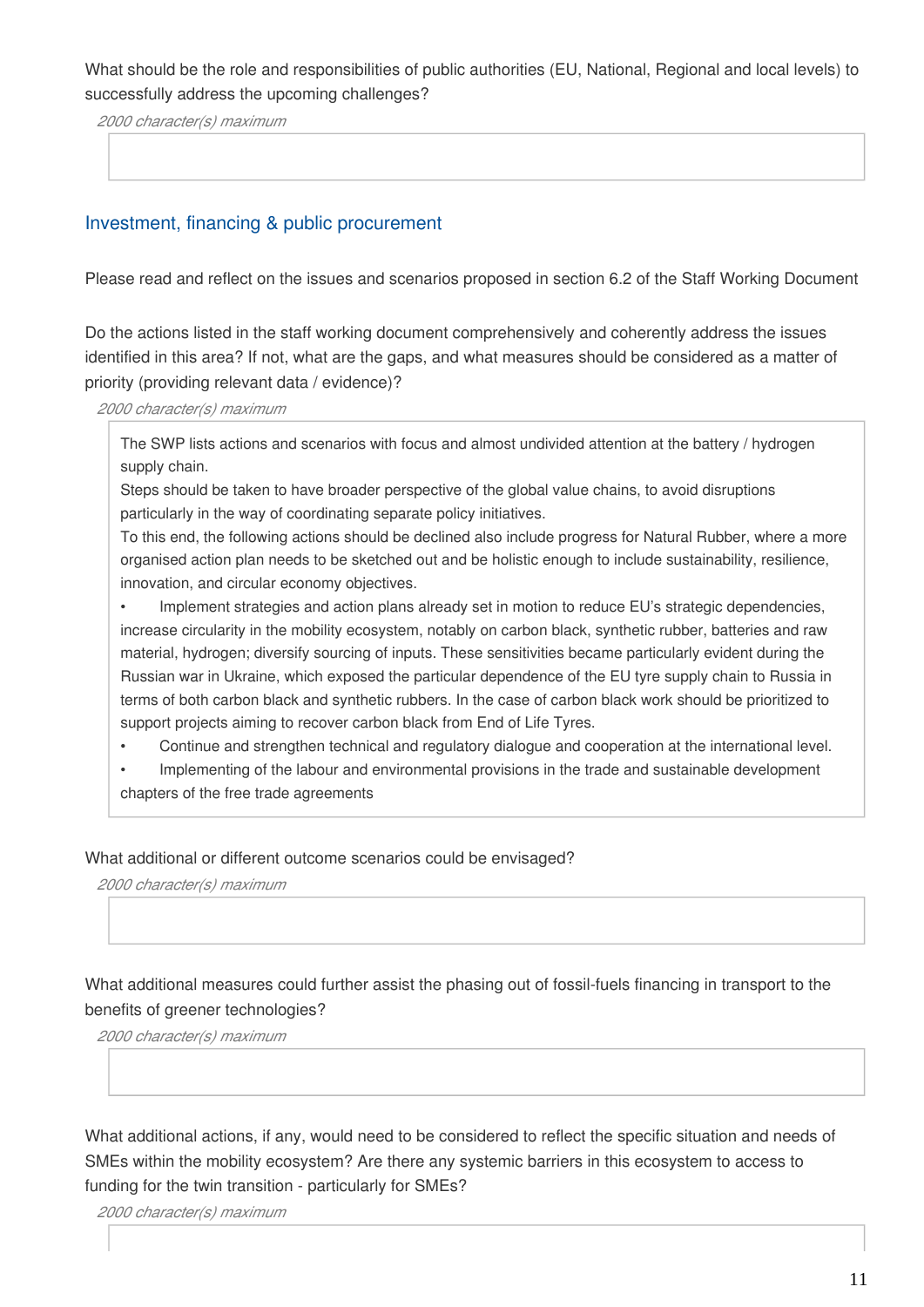What should be the role and responsibilities of public authorities (EU, National, Regional and local levels) to successfully address the upcoming challenges?

*2000 character(s) maximum*

Provide the necessary framework to achieve stable and competitive energy prices and international level playing field. When needed activate emergency measures to contain sudden spikes in energy prices. Long term, devise a system – including strategic diversification of supply objectives for Member States - to avoid energy supply disruption.

Achieve a more predictable carbon price and less volatility

# Continuation of the co-creation process and next steps

Please read and reflect on the issues presented in section 7 of the Staff Working Document

Considering all elements presented in the SWD, what specific key indicators should be used to track the successful transition in the mobility ecosystem?

*2000 character(s) maximum*

Beyond the topics and actions listed in the pathway document -as well as in the present submission, the dialogue initiated through this activity should be formalized through the setting up of a Automotive Standing Committee to discuss and co-create possible solutions for the challenges identified in the Pathway document.

What indicators / data are currently collected and used by actors in the ecosystem to measure their performance with regards to the twin transition and their resilience?

*2000 character(s) maximum*

Which common indicators could be used to monitor cooperation among all actors or the ecosystem?

*2000 character(s) maximum*

What more, or different, actions would be needed in order to support the transition towards 2030 from the Commission, Member States and the stakeholders at large?

*2000 character(s) maximum*

# General comments

What other general comments would like to give?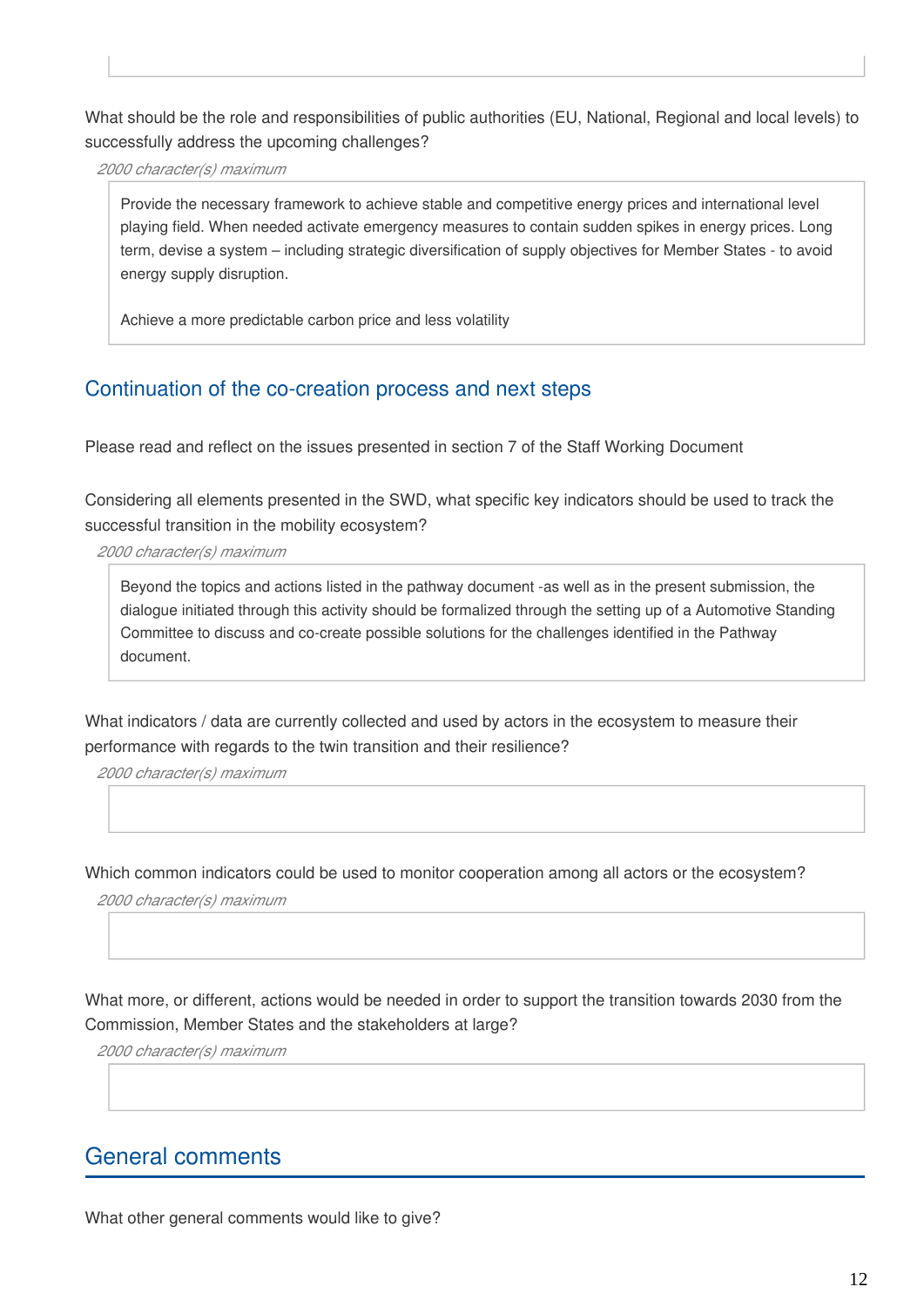Competitiveness of European manufacturers on international markets is another major challenge that require urgent attention and action, as demonstrated by the current UKRAINE/RUSSIA crisis .

To this end, the following actions are considered key by the industry:

• Ensure that FTAs are implemented and enforced not just in its rules, but also in their spirit. In this sense, the work of the CTEO is proving particularly precious.

• Focus on negotiations of FTAs, but only when there is clear Commitment to removal of barriers should be a pre-requisite to negotiations. This is key particularly in the case of country where there are well- and long-established barriers such as India.

• Focus on regulatory cooperation, particularly ensuring that UN 1958 Agreement is globally implemented, particularly with regard to tyre related regulations. Several barriers to trade could be avoided and objectives related to vehicle emissions as well as safety could be more easily attained at global level through international standards and regulations. A system of monitoring and assistance in the implementation of UN Regulations could be established to help this process.

On the otherhand, exports proved an essential asset in the past, but with increased production costs (eg. energy prices) and despite the industry spearheading the constant evolution of products towards enhanced safety and environmental performances, the European Tyre Manufacturers are facing 1/ market access difficulties, and 2/ the need to maintain competitiveness, especially in a very challenging area when it comes to market access.

ETRMA would like to emphasise the need and the importance of continuous dialogue between the legislator and different sectors as well as cross-sectoral synergies to ensure resilience to transition as well as coping with unprecedented crisis.

# Communication

**Whom should we contact regarding your contribution and possible further involvement in the Mobility Transition Pathway process?** We use this contact information when launching a Call for Interest for potential participants in the Stakeholder consultation workshops in the course of 2022.

First name

Fazilet

Surname (family name)

**Cinaralp** 

Function

Secretary General

### Organisation name

European Tyre & Rubber Manufacturers' Association (ETRMA)